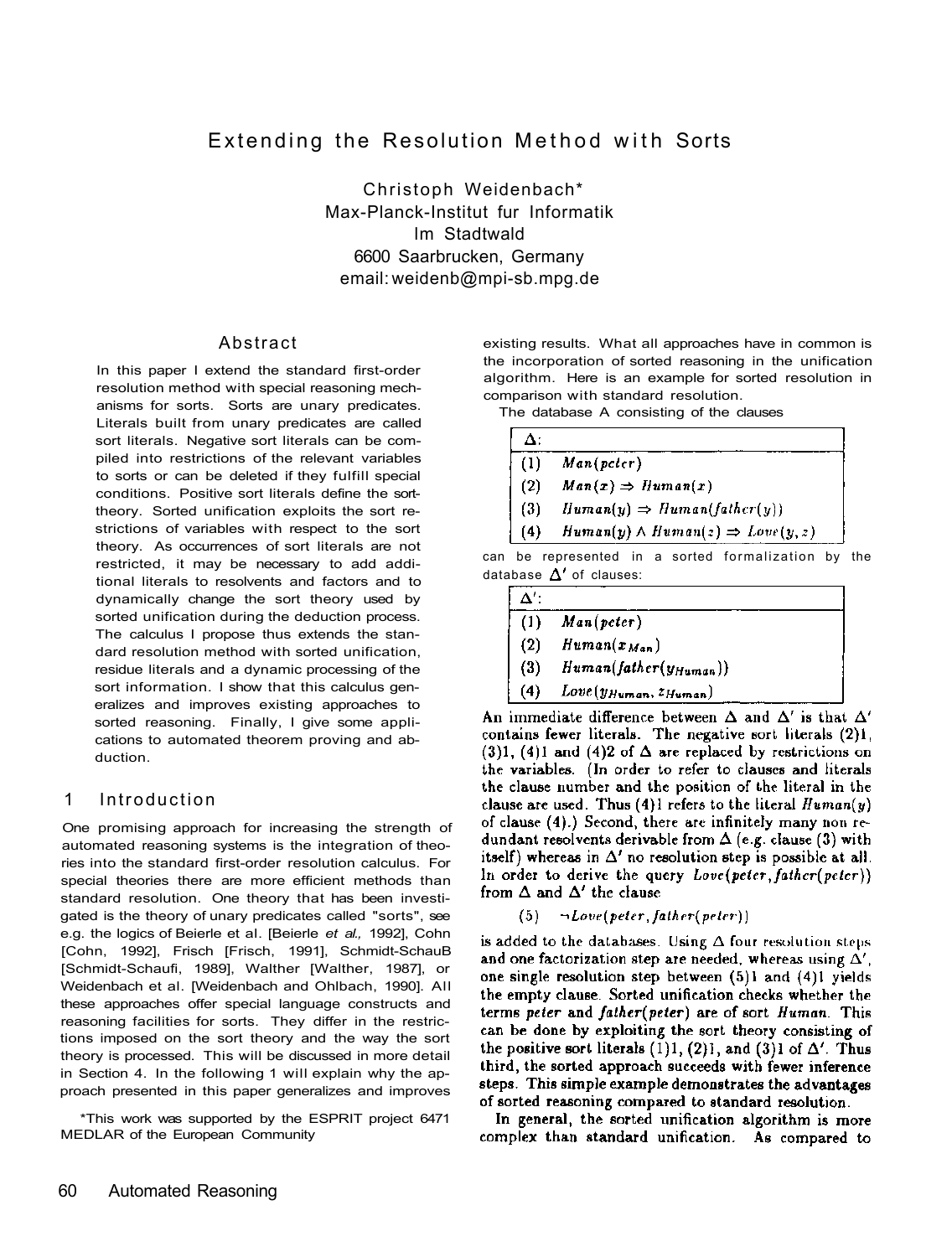standard resolution this has to be taken into account. For nearly all examples the behaviour of sorted unification is not harmful. In particular, for sort theories that are difficult the sorted unification process is much more efficient than standard resolution. This will be explained in Section 4. For  $\Delta'$  the complexity of sorted unification is the same as for standard unification,  $\Delta'$  is a simple database. It can be processed (after translation in the respective formalism) in the described way by all approaches mentioned above [Beierle et al., 1992; Cohn, 1992; Frisch, 1991; Schmidt-Schaufi, 1989; Walther, 1987; Weidenbach and Ohlbach, 1990]. For the next database  $\Delta''$  this is not the case. The unary predicates Man and Woman cannot be represented as a sort in the logics of Frisch, Schmidt-Schaufi, and Walther. They can be represented in the logics of Beierle et al., Cohn, and Weidenbach, but their calculi consist of more rules other than the usual resolution and factorization rule. In this paper I will show how any unary predicate can be processed as a sort just by modifying the standard resolution method. Now consider  $\Delta$ ":

| (1) | Man(peter) V Woman(peter) |  |
|-----|---------------------------|--|
| (2) | $Love(x_{Man}, Mary)$     |  |
| (3) | Love(ywoman, Paul)        |  |
| (4) | ¬Love(peter,paul)         |  |
|     |                           |  |

From  $\Delta''$  the query Love(peter, mary) must be derivable. Adding the clause (5)  $\pm$ ove(peter, mary) to  $\Delta''$  offers only two resolution possibilities between (4)1 and (3)1 and between (5)1 and (2)1. For the two resolution steps sorted unification has to guarantee that peter is of sort Woman or peter is of sort Man, respectively. Clause (1) is valid if peter is of sort Man or peter is of sort Woman. Therefore at least one declaration of clause (1) has to be considered for sorted unification. For  $\Delta'$ , the sort theory consists of sort literals occurring in unit clauses. Now it becomes obvious that considering such sort theories is too restrictive to get a complete calculus. From every clause consisting of positive sort literals exactly one literal must be chosen for the sort theory (see also Theorem 8). For  $\Delta''$  if we choose (1)1, Man(peter) as the sort theory, from (5)1 and (2)1 we derive by resolution (6) Woman(peter). The literal Woman(peter) is the result of sorted unification, because (1)1 is not the only literal of clause (1). Clause (6) subsumes clause (1). The sort theory must be changed to the sort literal (6)1, Woman(peter). Then the empty clause is derived from (4)1 and (3)1.

The example demonstrates three important aspects of the resolution method extended with sorts:

- A notion of "conditional well sortedness" is needed, where the additional literals of declarations coming from non-unit clauses are collected. (See Section 2.2.)
- The declarations considered by sorted unification have to be changed dynamically during the deduction process. (See Theorem 8.)
- From each clause which consists of declarations only, at least one declaration must be chosen for sorted

unification in order to obtain a complete calculus. (See Theorem 8.)

The next section introduces the new sorted resolution method. The method is applied to two examples in Section 3. Section 4 relates the new sorted resolution method to existing work in a more abstract way. The paper ends with a short summary in Section 5. All p Weidenbach, 1991]. roofs are omitted and can be found in an internal report

## 2 The Sorted Resolution Method

The starting point of the new method is the standard resolution method for first-order logic. First, the standard syntax is extended with sorts. Then the notion of well sortedness is introduced. Finally, the modified resolution and factorization rule and the sorted unification procedure are presented.

#### 2.1 Syntax and Semantics

**Syntax:** The standard signature  $\Sigma$  consisting of the sets  $V_{\Sigma_1}$ ,  $P_{\Sigma_2}$ ,  $F_{\Sigma}$  of variables, predicates, and functions respectively, is extended in the following way. Unary predicates are called sorts.  $S_{\Sigma}$  is the set of all sorts  $(S_{\Sigma} \subseteq P_{\Sigma})$ . The function  $S, S: V_{\Sigma} \to S_{\Sigma} \cup \{\top\},$  where  $\top \notin \Sigma$ , maps variables to sorts such that for each sort  $S \in S_{\Sigma} \cup {\{\top\}}$  there are infinitely many variables x with  $S(x) = \tilde{S}$ . In examples (as in  $\Delta'$ ,  $\Delta''$ ) it is indicated that a variable x has sort  $S$  by writing  $x_S$ . If not stated otherwise, variables not annotated with a sort have sort T. Terms, literals, clauses, formulae and substitutions are defined in the usual (unsorted) way. Literals built from sorts are called *sort literals*. Positive sort literals are called declarations.

With  $DOM(\sigma) = \{x \mid x\sigma \neq x\}$  we denote the finite domain of a substitution  $\sigma$ . Specific substitutions are described by their variable-term pairs, e.g.  $\{x \mapsto a\}$  denotes the substitution  $x$  maps to  $a$ .

The function V maps terms, formulae and sets of such expressions to their variables.

Semantics: The semantics of sorted variables is given by the two relativization rules

$$
\forall x \mathcal{F} \rightarrow \forall y (S(y) \Rightarrow \mathcal{F}\{x \mapsto y\})
$$
  

$$
\exists x \mathcal{F} \rightarrow \exists y (S(y) \land \mathcal{F}\{x \mapsto y\})
$$

where  $S(x) = S$ ,  $S \neq T$ ,  $S(y) = T$  and y does not occur in the formula  $F$ . Variables of sort  $T$  (the top sort) have the same semantics as standard variables. If the first relativization rule is applied to  $\Delta'$ .  $\Delta$  is obtained. The database  $\Delta$  is special case of a sorted database where all variables have sort T.

#### 2.2 Conditional Well Sorted Expressions

The processing of  $\Delta$ <sup>*u*</sup> showed the need for an extended notion of well-sortedness. A conditional well sorted expression consists of a well sorted expression in the usual sense [Schmidt-Schaufi, 1989; Frisch, 1991] plus a set of literals. Conditional expressions are written with a prime.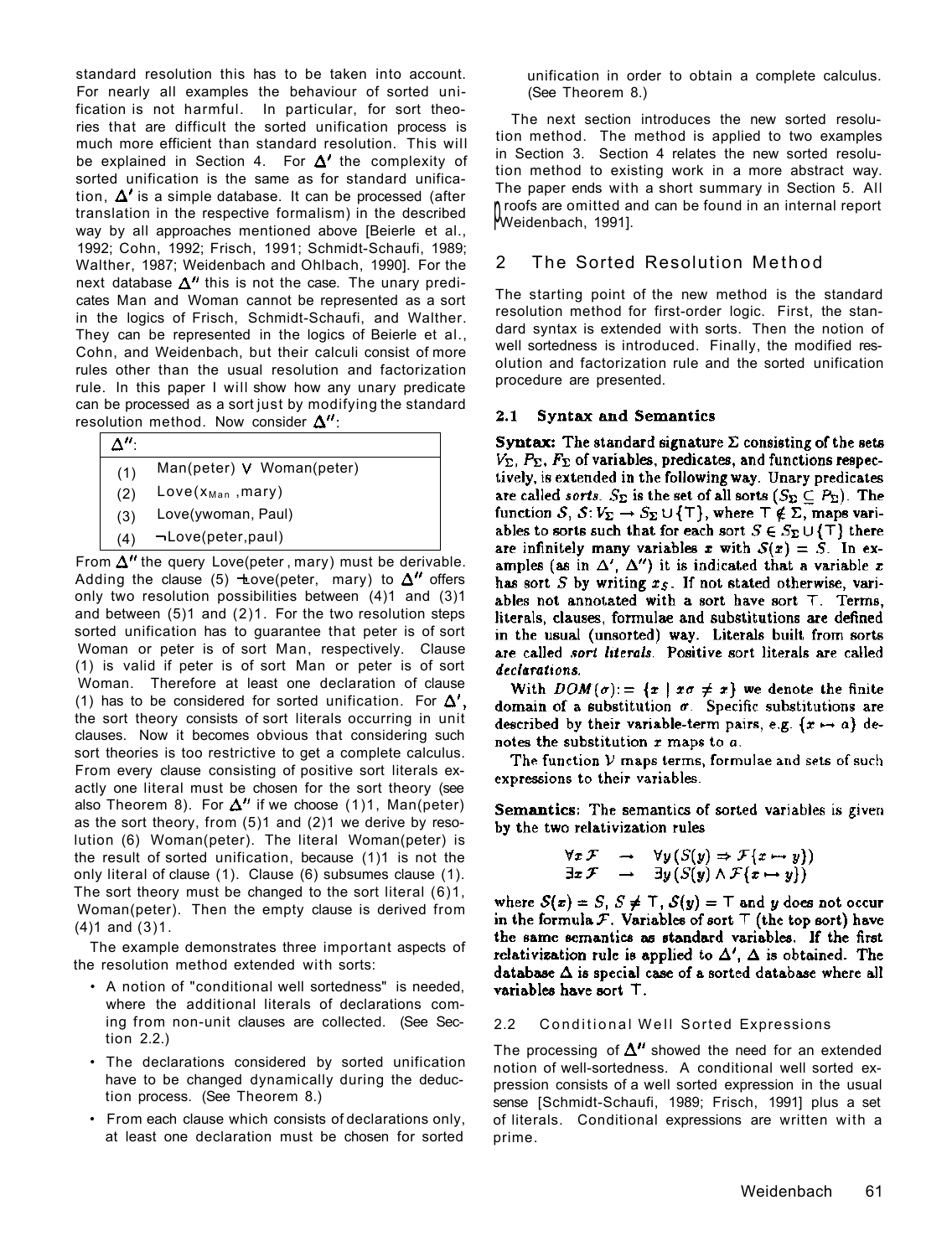#### Definition 1 (Conditional Expressions)

A pair  $(L, C)$  is called a conditional declaration (conditional term, conditional substitution) if  $C$  is a finite set of literals and  $L$  a declaration (term, substitution).

The next step is to define what we mean by a sort theory. A sort theory  $\mathcal L$  is a set of conditional declarations. The notion of well-sorted terms and sorted unification is defined with respect to a sort theory  $\mathcal{L}$ . The sort theory is always a part of the database (signature). although it is separated away and static in nearly all approaches known so far [Stickel, 1985; Walther, 1987; Schmidt-Schauß, 1989; Bürckert, 1991; Frisch, 1991; Beierle et al., 1992; Cohn, 1992]. In this approach the sort theory is chosen dynamically from the database. In the course of generating new clauses it may happen that the sort theory changes (see  $\Delta$ "). Nevertheless we can assume that  $\mathcal L$  is always finite and all conditional declarations are variable disjoint. The following definitions are presented with respect to a fixed sort theory  $\mathcal{L}$ .

#### Definition 2 (Conditional Well Sorted Terms)

The set of conditional well sorted terms (abbreviated by cws. terms)  $T_S$  of sort S is recursively defined by:

- for every variable  $x \in V_{\Sigma}$ ,  $(x, \emptyset) \in T_{S(x)}$
- for every conditional declaration  $(S(t), C) \in \mathcal{L}$ ,  $(t, C) \in T_S$
- for every conditional well sorted term  $(t, C) \in T_S$  $(S \neq \top)$ , substitution  $\sigma = \{x_1 \mapsto t_1, \ldots, x_n \mapsto t_n\},\$ with  $(t_i, C_i) \in T_{S(x_i)}$  for all  $i, (\bigcup_i C_i) \subseteq D$  for some finite set of literals D,  $(t\sigma, C\sigma \cup D) \in T_S$
- for every term t we have  $(t, \emptyset) \in T_T$

We define  $T_s^{\bullet} := \{(t, \emptyset) | (t, \emptyset) \in T_s\}$ . The relation  $\sqsubseteq$ denotes the subsort relationship. If  $S$  and  $T$  are sorts, then we define  $S \sqsubseteq T$  iff there exists a variable x with  $S(x) = S$  and  $x \in T_T$ . A sort S is called *empty* if  $T_S$ does not contain a ground term. A conditional substitution  $\sigma' = (\sigma, C)$  is called *conditional well sorted* if for every  $x_i \in DOM(\sigma)$ ,  $(x_i\sigma,C_i) \in T_{S(x_i)}$  for some  $C_i$  and  $(1, C_i) \subseteq C$ . The composition of two cws. substitutions can be computed by  $\tau'\sigma' = (\tau\sigma, K\sigma \cup C)$ , where  $\sigma' = (\sigma, C), \tau' = (\tau, K)$ . The result of the composition is again a cws. substitution. Thus the set of all cws. substitutions forms a monoid.

The relation  $\sqsubseteq$  and the test whether a sort is empty can be decided in linear time with respect to the number of declarations in  $\mathcal{L}$ . The question whether a term  $t$  is included in  $T<sub>S</sub>$  for some sort S is decidable in at most  $O(n^2 * m)$  time where  $m = |L|$  and n is the number of symbols in t [Weidenbach, 1993]. This is important because these relations are frequently needed in sorted unification and for the application of the resolution rule.

Example: Applying Definition 2 to  $\Delta'$  with  $\mathcal{L} = \{ (1)1, (2)1, (3)1 \}$ ,  $T_{Man} = \{ (peter, \emptyset), (x_1, \emptyset), (x_2, \emptyset), \dots \}$  where  $S(x_i) = Man$  and  $T_{Human} = T_{Man} \cup$ {(father<sup>i</sup>(peter),  $\emptyset$ ), (father<sup>i</sup>(y<sub>j</sub>),  $\emptyset$ ), (y<sub>1</sub>,  $\emptyset$ ), (y<sub>2</sub>,  $\emptyset$ ), ...}<br>where  $S(y_i) = Human$  and *Man*  $\sqsubseteq$  *Human*, *Man*  $\sqsubseteq$  T,  $H$ uman $\sqsubseteq$  T.

Applying Definition 2 to  $\Delta^n$  with  $\mathcal{L} = \{(1)1\}$ .  $T_{Man} = \{(x_1, \emptyset), (x_2, \emptyset), ..., (peter, \{Woman(peter)\})\}$ 

with  $S(x_i) = Man$ .  $Tw_{nmn} = \{(y_i, \emptyset)\}\$  with  $S(y_i) =$ Woman. The sort Woman is empty. If we choose  $\mathcal{L} = \{(1,2)\}$  the sort Man would be empty and  $\mathcal{T}_{Woman}$ contains the term (peter, {Man(peter)}). For a complete resolution calculus it suffices to choose exactly one of the literals  $(1)1$  or  $(1)2$ .

The algorithm COMP compiles negative sort into variable restrictions. This is done with respect to the sort theory  $\mathcal L$  consisting of all declarations which occur in a unit clause. COMP is a generalization of the sort generating algorithm SOGEN suggested by Schmidt-Schauß [Schmidt-Schauß, 1989].

Algorithm 3 (COMP) The input of the algorithm is a database of clauses A.

- (1) Select all declarations occurring in unit clauses for £.
- (2) For every clause  $C = \neg T(x) \vee C'$ :
	- (a) if  $S(x) \sqsubseteq T$  and  $S(x)$  is not empty or  $x \in$  $\mathcal{V}(C')$ , delete  $\neg T(x)$
	- (b) if  $T \subseteq S(x)$  and  $x \in V(C')$  replace C by  $C'\{x \mapsto y_T\}$
	- (c) if a new unit clause containing a declaration is derived, add the declaration to  $\mathcal{L}$ .

COMP is an efficient algorithm in at most  $O(m^2)$  time where  $m = |\Lambda|$  for some database  $\Lambda$ .

**Example:** Applying COMP to  $\Delta$  results in  $\Delta'$ . The only declaration occurring in a unit clause is Man(peter). whence  $\mathcal{L} = \{(1)1\}$  (Step 1 of COMP). By Definition 2 the sort Man is not empty and Human is empty. Step 2 of the algorithm is now applicable to (2)1 because Man  $\Box$ T. A new unit clause is derived and the declaration Human( $x_{Man}$ ) is added to  $\mathcal{L}$ . Now the sort Human is not empty and Step 2 is applicable to (3)1, (4)1, and (4)2 of  $\Delta$  resulting in  $\Delta'$ .

#### $2.3$ **Sorted Resolution**

For the definition of the sorted unification procedure GSOUP (General Sorted Unification Procedure) the standard notions of unification theory (see [Siekmann, 1989]) are used. The input of the unification procedure is a unification problem  $\Gamma = \{s_1 = t_1, ..., s_n = t_n\}.$  $\Gamma$  is called solved if it has the form  $\Gamma = \{x_1 = t_1, \ldots,$  $x_n = t_n$ , where  $x_i \neq x_j$  for  $i \neq j$ ,  $x_i \notin V(t_j)$  for all i and j, and  $t_i \in \mathcal{T}_{\mathcal{S}(x_i)}$  for all i.

Definition 4 (GSOUP) The following five sorted rules (see Table 1) and the six standard rules Tautology, Decomposition, Application, Orientation, Clash, and Cycle (e.g. see [Siekmann, 1989]) are applied to the unification problem  $\Gamma$  until it is solved or the problem is found to be unsolvable.

In order to compute a cws. substitution from a solved unification problem, we have to do the following. Let  $\Gamma = \{x_1 = t_1, \ldots, x_n = t_n\}$  be the solved unification problem, then  $\sigma = \{x_1 \mapsto t_1, \ldots, x_n \mapsto t_n\}$  is the corresponding unifier.  $\sigma' := (\sigma, C)$  is a cws. mgu if we have  $(t_i, C_i) \in \mathcal{T}_{\mathcal{S}(x_i)}$  for all i and  $C = \bigcup_i C_i$ . From a solved unification problem it may be possible to compute several (but only finitely many) cws. mgu's.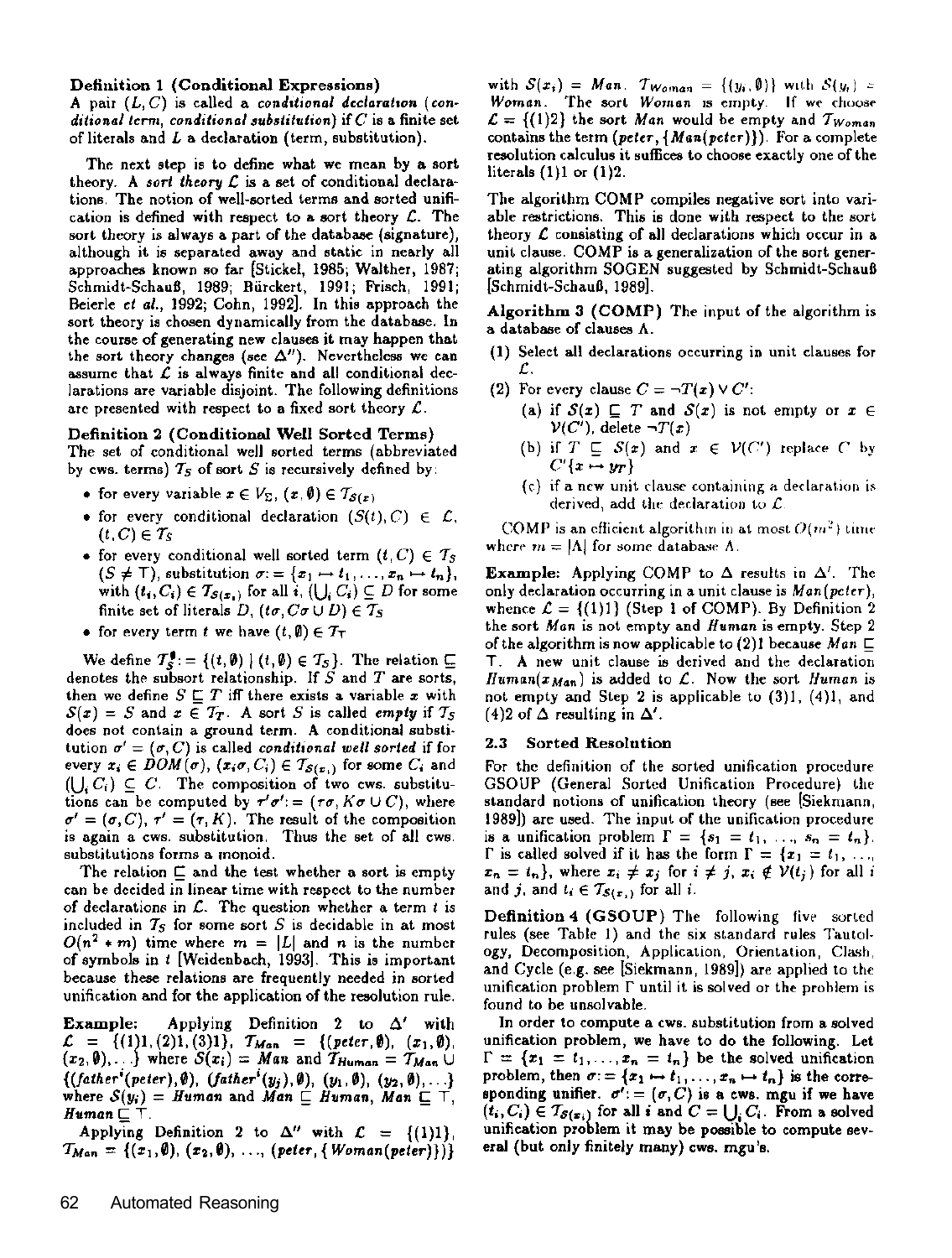| Sorted Fail       | $\{x=t\} \cup \Gamma$<br><b>STOP.FAIL</b><br>if there exists a variable $y \in V({x = t} \cup \Gamma)$ such that $S(y)$ is empty or if $t \notin T_{S(x)}$<br>and none of the rules Subsort, Common Subsort, Weakening VT, and Weakening VV<br>are applicable.                                                                                                                              |
|-------------------|---------------------------------------------------------------------------------------------------------------------------------------------------------------------------------------------------------------------------------------------------------------------------------------------------------------------------------------------------------------------------------------------|
| Subsort           | $\{x=y\}\cup \Gamma$<br>$\overline{\{u=x\}\cup\Gamma}$<br>if $x \in T_{S(y)}$ and $y \notin T_{S(x)}^{\phi}$                                                                                                                                                                                                                                                                                |
| Common<br>Subsort | $\{x=y\}\cup\Gamma$<br>$\overline{\{x = z\} \cup \{y = z\} \cup \Gamma}$<br>if $S(x) = S$ , $S(y) = T$ , $S(z) = R$ , $x \notin T_T^{\{ \!\!\!\ p \ \!\!\!\}}$ and $y \notin T_S^{\{ \!\!\!\ p \ \!\!\!\}}$ and R is a maximal sort with<br>$R \sqsubset S$ , $R \sqsubset T$                                                                                                               |
| Weakening<br>VТ   | $\{x = f(t_1, \ldots, t_n)\} \cup \Gamma$<br>$\{x = f(t_1, , t_n)\} \cup \{t_1 = s_1, , t_n = s_n\} \cup \Gamma$<br>if $S(x) = S$ , $x \notin V(f(t_1, , t_n))$ , $f(t_1, , t_n) \notin T_s^{\phi}$ and there is a conditional<br>declaration $(S'(f(s_1, , s_n)), C) \in \mathcal{L}, S' \sqsubset S$                                                                                      |
| Weakening<br>vv   | ${x = y} \cup \Gamma$<br>$\{x = f(s_1, \ldots, s_n)\} \cup \{y = f(t_1, \ldots, t_n)\} \cup \{s_1 = t_1, \ldots, s_n = t_n\} \cup \Gamma$<br>if $S(x) = S$ , $S(y) = T$ , $y \notin T_s^0$ and $x \notin T_T^0$ and there are conditional declarations<br>$(S'(f(s_1, \ldots, s_n)), C) \in \mathcal{L}, S' \subseteq S$ and $(T'(f(t_1, \ldots, t_n)), D) \in \mathcal{L}, T' \subseteq T$ |

Table 1: The Sorted Rules of GSOUP

Lemma 5 (GSOUP is Sound and Complete) If  $\sigma'$ is a conditional substitution computed by the procedure, then  $\sigma'$  solves T and  $\sigma'$  is conditional well sorted. If  $\gamma$ is a cws. ground substitution solving T, then there is a cws. substitution  $\sigma'$  computed by the unification procedure and a cws. substitution  $\lambda'$ , such that  $\sigma' \lambda' = \gamma'$  with respect to  $V(\Gamma)$ . If in the rule Sorted Fail, the condition concerning empty sorts is erased, the unification procedure is complete with respect to all cws. substitutions.

**Lemma** 6 Sorted unification is undecidable and of unification type infinitary.

Lemma 6 is a worst case result. For restricted sort theories better results are known (see [Schmidt-SchauB, 1989; Uribe, 1992; Cohn, 1992; Weidenbach, 1993]). GSOUP can be implemented in a way such that it has the appropriate complexity properties for restricted sort theories.

For the resolution rule it is necessary to keep track of the sorts  $S_i$  occurring with the variables of the parent clauses but not with the variables of the resolvent. Every disappearing  $S_i$  must be non-empty and the corresponding conditions have to be added to the resolvent. For example, building a resolvent between  $\neg Love(z_{Man}, mary)$  and  $Love(x_{Man}, mary)$  by using  $\mathcal{L} = \{ (Man(peter), \{Woman(peter)\}) \}$  results in the clause Woman(peter). Note that the unification problem  $\Gamma = \{x_{Man} = x_{Man}\}$  is solved,  $(z_{Man}, \emptyset) \in T_{Man}$ , and the only cws. unifier is  $({x_{Man} \mapsto x_{Man}})$ ,  $\emptyset$ ).

Definition 7 (Resolution and Factorization) The rules are

$$
\text{Resolution} \qquad \begin{array}{c} P(t_1, \ldots, t_n) \vee C_1 \\ \neg P(s_1, \ldots, s_n) \vee C_2 \\ \hline C_1 \sigma \vee C_2 \sigma \vee D \vee E \end{array}
$$

where  $\sigma' = (\sigma, D)$  is a cws. mgu of  $P(t_1, ..., t_n)$  and  $P(s_1, ..., s_n)$  and E is a set of literals (conditions) which guarantees the sorts attached to variables occurring in the codomain of  $\sigma$  but not in  $C_1 \sigma \vee C_2 \sigma \vee D$  to be nonempty.

Factorization 
$$
\frac{P(t_1, \ldots, t_n) \vee P(s_1, \ldots, s_n) \vee C}{P(t_1, \ldots, t_n) \sigma \vee C \sigma \vee D}
$$

where  $\sigma' = (\sigma, D)$  is a cws. mgu of  $P(t_1, ..., t_n)$  and  $P(s_1, \ldots, s_n).$ 

The soundness of the rules follows immediately from their form and the soundness of the unification algorithm [Weidenbach, 1991]. The set *E* of non-emptiness conditions can be computed using Definition 2 for ground terms.

Theorem 8 (Completeness Theorem) Let  $\Delta$  be a clause database. We choose  $\mathcal{L} = \{ (S_i(t_i), (L_{i,1}, \ldots,$  $L_{i,n_i}$ } such that for each clause  $C_i \in \Delta$  only containing declarations we choose exactly one declaration  $S_i(t_i)$ with  $C_i = S_i(t_i) \vee L_{i,1} \vee ... \vee L_{i,n_i}$ .

If  $\Delta$  is unsatisfiable there exists a derivation of the empty clause using resolution and factorization. The set L must be updated every time a new declaration clause is derived.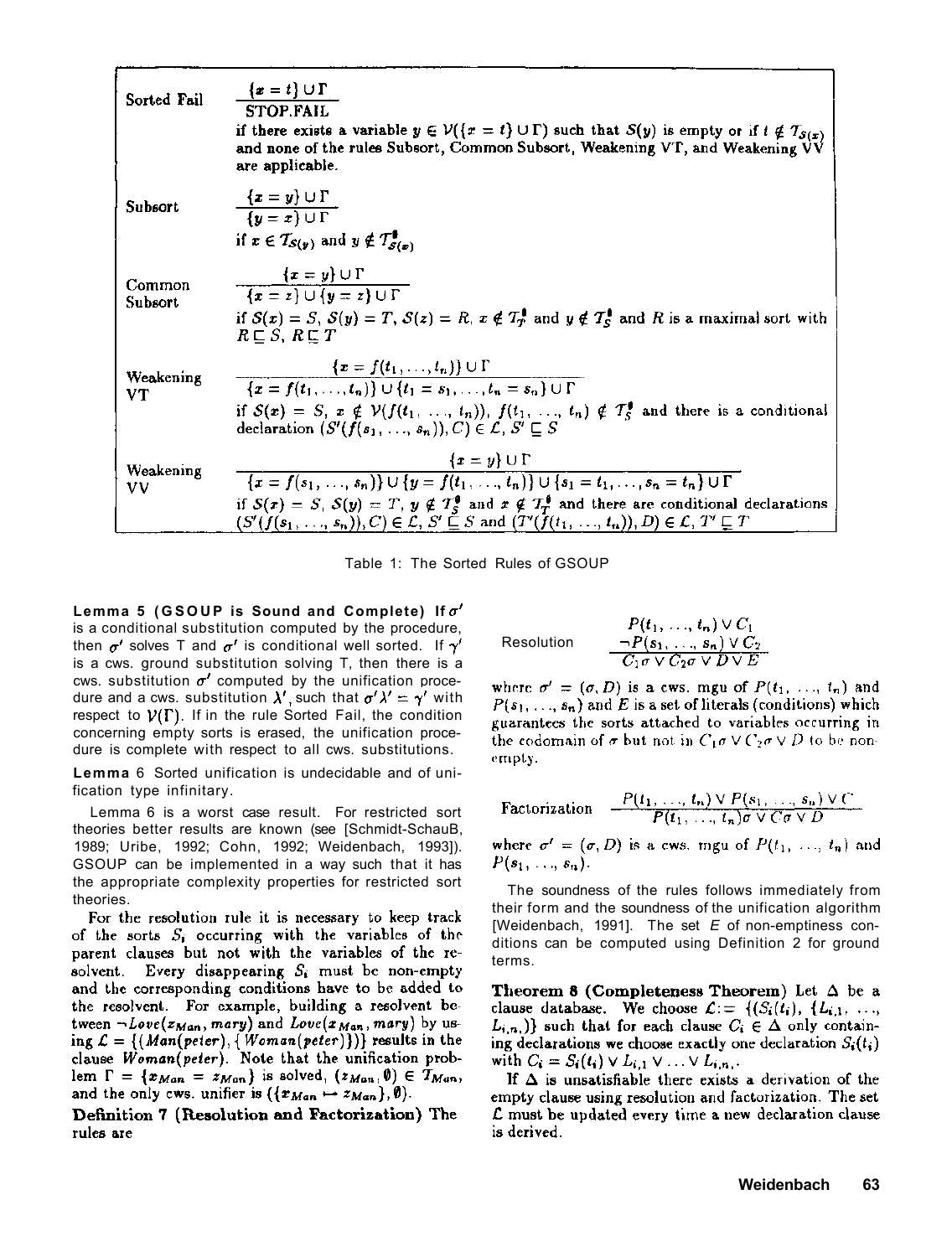### 3 Applications

The first application is a puzzle called "The Lion and the Unicorn" which can be found in one of Smullyan's books [Smullyan, 1978] and was previously discussed by Ohlbach, Schmidt-SchauB, and Weidenbach [Ohlbach and Schmidt-Schaus8, 1985; Weidenbach and Ohlbach, 1990]. The lion and the unicorn are strange creatures which lie on certain days of the week and tell the truth on the other days. The lion lies on Mondays, Tuesdays and Wednesdays and the unicorn lies on Thursdays, Fridays and Saturdays. In order to solve the puzzle it must be figured out what day we have if they both make the statement "yesterday was one of my lying days".

In standard first-order logic the example is expressed by 47 clauses with 109 literals. After the application of COMP 47 clauses with 55 literals are left. The example is complicated because it contains recursive clauses and sort literals occur together with three place literals. The query is

### $\exists x_D \left( \text{Lies}(\text{lion}, x_D, f(x_D)) \wedge \text{Lies}(\text{uni}, x_D, f(x_D)) \right)$

which states that there is a day *x* when both the lion and the unicorn say that yesterday was one of the days they lie. The query can be further complicated by increasing the nesting depth of the function / (for "yesterday").

Using existing sorted approaches not all sorts can be processed by sorted unification due to the restrictions imposed on the sort theory. A consequence is that solving the puzzle with these approaches compares to solving the problem with the standard resolution method. We solved the problem on a Sparc ELC workstation with 16MB using OTTER 2.2 and STOP 0.9 (Sorted Theorem Prover- a first prototype implementation of the new resolution method with sorts.). The table shows the number of clauses generated and the time spent by the provers in order to derive the query depending on the nesting depth of the function / in the query:

| Nesting | <b>OTTER</b> |             | <b>STOP</b> |             |
|---------|--------------|-------------|-------------|-------------|
| Depth   | $#$ clauses  | $#$ seconds | #clauses    | $#$ seconds |
|         | 64600        | 600         | 22          |             |
|         | 181486       | 1800        | 18          |             |
|         | 1367151      | 31000       |             |             |
|         | fail         | fail        |             |             |
|         | 21           | ъi          |             | 13          |

A second application concerns abduction. There are many applications for automated reasoning where abductive reasoning has to be applied. Of course, when using abduction one is interested in finite representations of answers. Demolombe and Farinas [Demolombe and Farinas, 1991] proposed an inference rule, called L-inference, which can be used to automatize abductive reasoning. The L-inference rule is a special resolution rule. I will show that extending this rule with sorts allows the generation of finite answers to abductive queries, where the standard rule without sorts computes infinite answers. Assume the query "Which assumptions guarantee that *Love{x,y)* holds ?" is asked to the database  $\Delta$  (see Section 1). Applying the standard rule amounts to compute all resolvents between the

clause

### $L(x, y) \vee \neg Love(x, y)$

and the clauses in  $\Delta$ . The literal  $L(x,y)$  is an extra literal introduced by Demolombe and Farinas method which is used to collect the instantiations made to the variables in the query literal. It is possible to derive infinitely many non-redundant clauses, e.g. clauses of the  $f_0$ rm

## $L(father^i(x), father^j(y)) \vee \neg Human(x) \vee \neg Human(y)$

Applying L-inference to  $\boldsymbol{\Delta^{\prime}}$  the only possible resolution step uses clause (4) and results in

#### $L(y_{Human}, z_{Human})$

Thus the sorted answer is that two objects love each other if they are humans. This is the natural answer. The example demonstrates that the resolution method with sorts terminates in more cases and derives natural answers.

#### 4 Discussion

The approach of Schmidt-SchauB [Schmidt-SchauB, 1989] extends Walther's work [Walther, 1987]. The resolution method with sorts is an extension of Schmidt-SchauB's approach. If all declarations occur in unit clauses and all negative sort literals can be compiled by COMP then all conditional parts of cws. terms are empty. If in addition all sorts *S* are non-empty, the resolution method with sorts is the same as Schmidt-SchauB's order-sorted resolution calculus.

The framework presented by Frisch [Frisch, 1991] is more restricted than my approach. He separates the sort theory from the database. A sort theory is built from sort literals only and must be equivalent to a Horn theory. Sort literals are not allowed to occur with other literals in the database. As a consequence all sorts are a priori assumed to be non-empty. In addition, he does not answer how the sorted reasoning is to be performed, which in my approach is done by the notion of cws. terms and GSOUP.

The logic of Cohn [Cohn, 1992] also does not give an answer how sorted reasoning has to be performed (an oracle is assumed). He imposes no restrictions on the occurrence of sort literals, but does not incorporate declarations occurring together with other literals in the sorted reasoning process. This leads to a calculus which consists of more inference rules than the usual resolution and factoring rule. In addition, unifiers which are not well sorted (with respect to Definition 2) have to be considered for the inference rules also. Therefore, the resolution method with sorts is much more restrictive in the number of applicable inference steps.

The same arguments that hold for Cohn, apply to the work of Beierle et al. [Beierle *et* al., 1992]. Al though he gives a fully developed calculus, his extended order-sorted unification algorithm is nothing else than unsorted unification plus the collection of a negative sort literal for each component of the unsorted unifier. Hence, his resolution method is also less restrictive in the number of applicable inference steps than the method proposed in this paper.